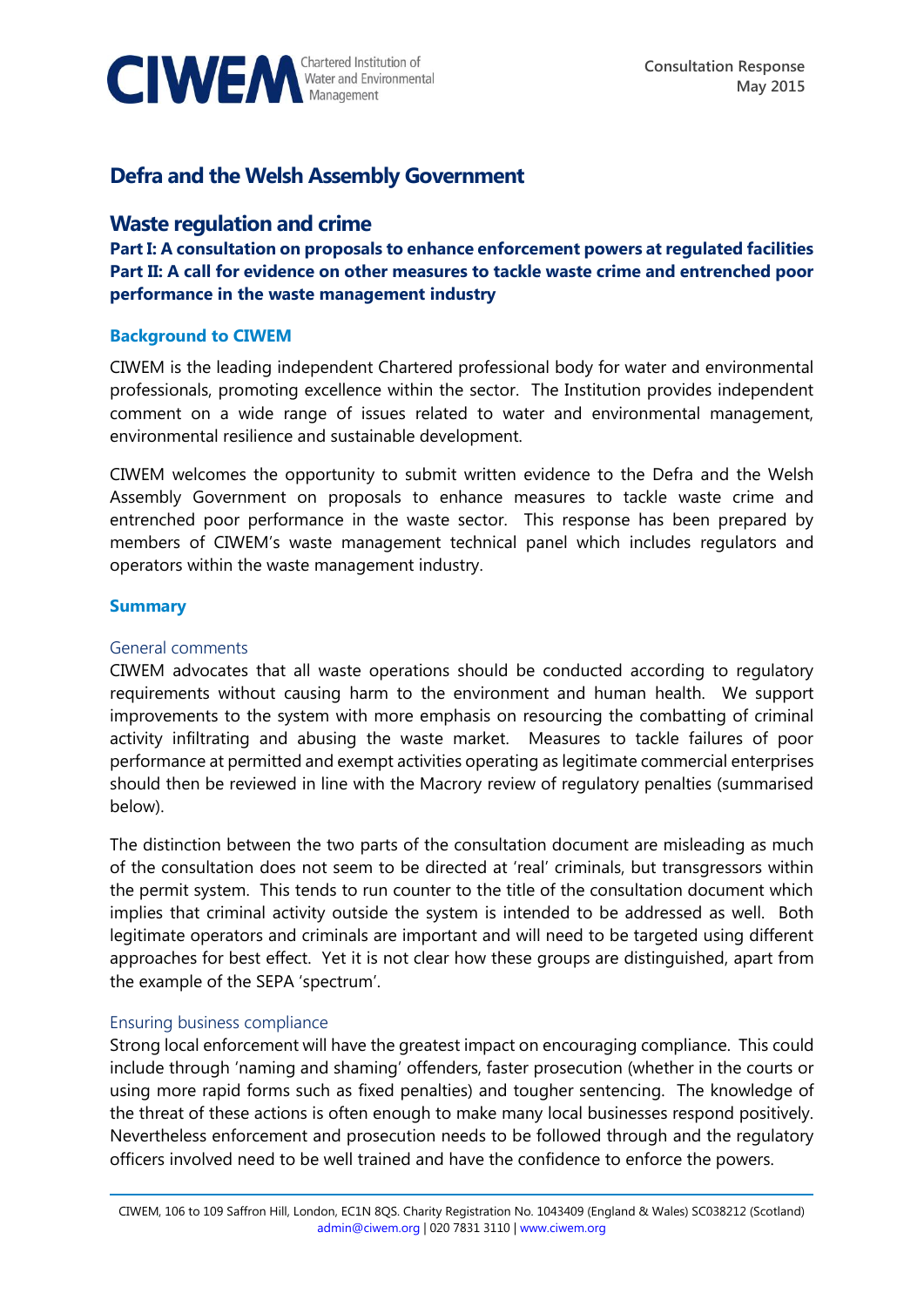Environmental Permit applications only require a summary of the Environment Management System (EMS) which does not allow adequate assessment of the future management of a site. The effect is that permits can be issued without adequate management systems in place. Amendments to the EMS should be part of an official administrative variation within the permit, to ensure that the sites are still being adequately operated.

A Fire Prevention Assessment should also be mandatory for the assessment of new permits, within a designated timescale.

#### Enforcing against criminals and criminal gangs

It is our understanding that there is now more evidence of the involvement of organised criminal gangs in waste crime. This calls for further action in combatting environmental crime, through multi-agency coordination, providing a joined-up approach on money laundering, tax evasion, illegal immigration (with or without enslavement) and other criminal activities taking place through waste sites or companies.

#### Resources

CIWEM considers that a lack of resources is a greater issue than the need for new powers. Visible policing of waste crime is an important deterrent. We believe this will also encourage more compliant behaviour by legitimate operators. We urge the Government to reverse the budget cuts to the regulators and prioritise long-term funding of waste crime detection and prosecution. This in turn will provide an economic benefit.

#### Overall Approach

Finally we wish to recall the principles outlined in the Macrory Review of Regulatory Penalties (November 2006) and the expectation that any outcomes from this consultation should have regard to the: "*aim to ensure that regulators have access to a flexible set of modern fit–for– purpose sanctions that would allow regulators to sanction in a risk based proportionate and appropriate manner as outlined in the Hampton Report*." The principles include:

#### Six Penalties Principles

A sanction should:

- 1. Aim to change the behaviour of the offender;
- 2. Aim to eliminate any financial gain or benefit from non-compliance;
- Be responsive and consider what is appropriate for the particular offender and regulatory issue, which can include punishment and the public stigma that should be associated with a criminal conviction;
- 4. Be proportionate to the nature of the offence and the harm caused;
- 5. Aim to restore the harm caused by regulatory non-compliance, where appropriate; and
- 6. Aim to deter future non-compliance.

#### Seven characteristics of a successful sanctioning regime

Regulators should:

- 1. Publish an enforcement policy;
- 2. Measure outcomes not just outputs;
- 3. Justify their choice of enforcement actions year on year to stakeholders, Ministers and Parliament;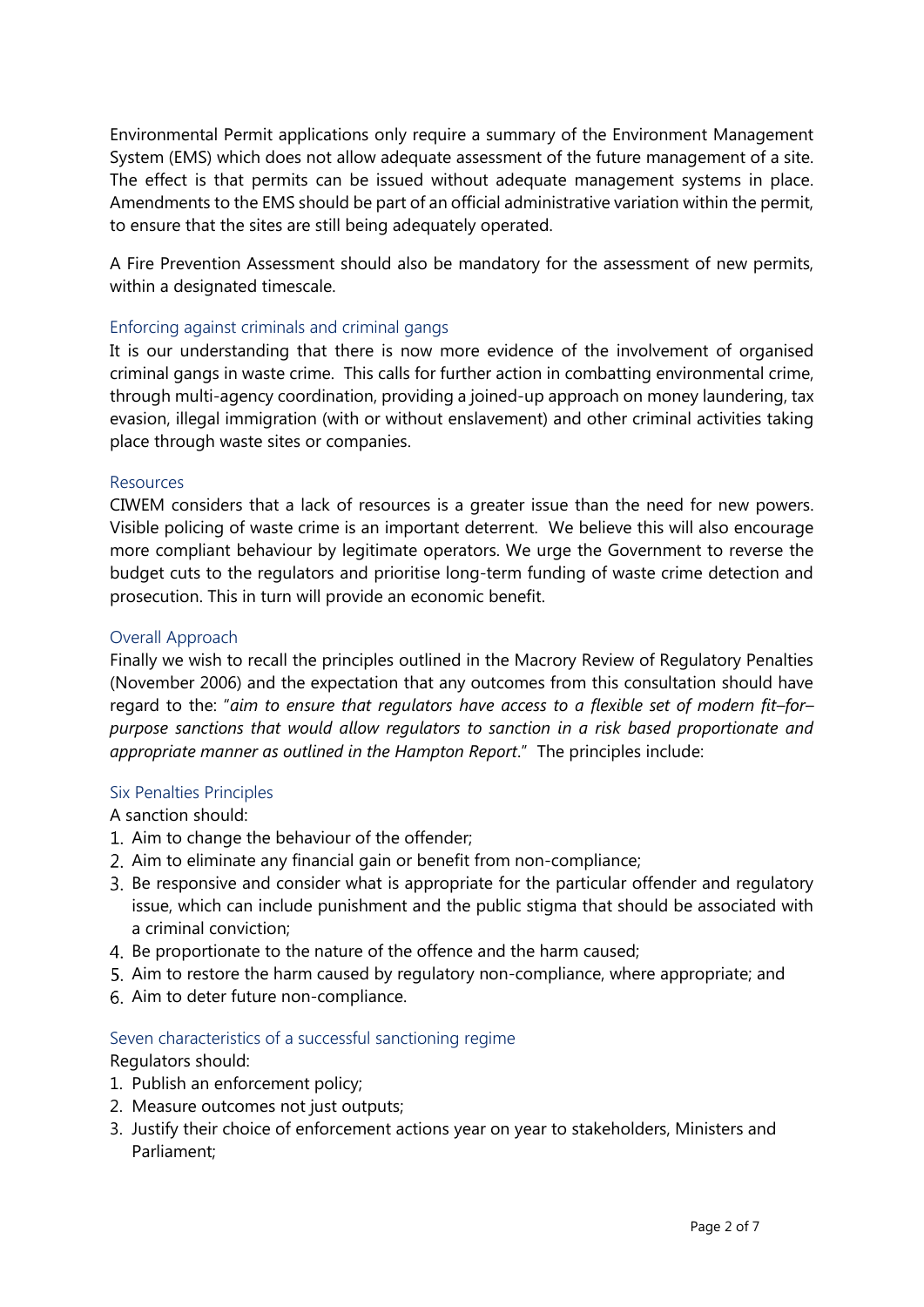- 4. Follow-up enforcement actions where appropriate;
- 5. Enforce in a transparent manner;
- 6. Be transparent in the way in which they apply and determine administrative penalties; and
- 7. Avoid perverse incentives that might influence the choice of sanctioning response.

#### **CIWEM's response to the consultation questions**

Q1. Do you agree with the proposals, A to F? Please provide any additional comments to support your answer against each proposal and, if possible outline any additional measures needed to underpin them?

We do not disagree with the proposals but believe that they imply major resource issues, including appropriate training. When dealing with waste crime, individuals or groups of individuals with experience of regulatory action may be well versed in regulators' methods and can be adept at circumventing or delaying attempts at enforcement, through challenge and avoidance. Staff at the Environmental Agency/ Natural Resources Wales need to be better equipped and experienced to successfully counter these types of individuals.

An increase in resource, for example from policing organisations will be needed for the new powers to be used effectively. The power for the regulator to physically prevent access to a site under proposal C needs appropriate procedures, trained officers and police support for public protection to prevent a breach of the peace and or/harm to persons. The need for dedicated support from the police should be factored into any changes.

# Q2. Do you have any views on whether there are unforeseen costs or benefits to legitimate operators, the regulators or any other organisation that may result from any of the proposals A-F?

Rather than unforeseen benefits, there should be improvements in compliance by legitimate operators where the regulatory focus is directed to illegal operators. A match between permit charges and operator compliance (Opra scores) should be made with enforcement against illegal operators.

CIWEM supports the contention in the Environmental Services Association document<sup>1</sup> that: "*waste crime remains a substantial threat to the legitimate waste sector, and the resources available to tackle it are coming under increasing pressure. Yet cutting enforcement expenditure seems a false economy."*

#### Fixed penalty notices for fly-tipping

-

Q.1 Would the introduction of fixed penalty notices for the offence of fly-tipping help tackle the problem?

Possibly. It may produce some revenue that could be applied to funding pollution prevention measures.

Q.2 What are the advantages of the use of fixed penalty notices for fly-tipping?

<sup>&</sup>lt;sup>1</sup> Environmental Services Association Education Trust (ESAET). 2014. Waste Crime: Tackling Britain's Dirty Secret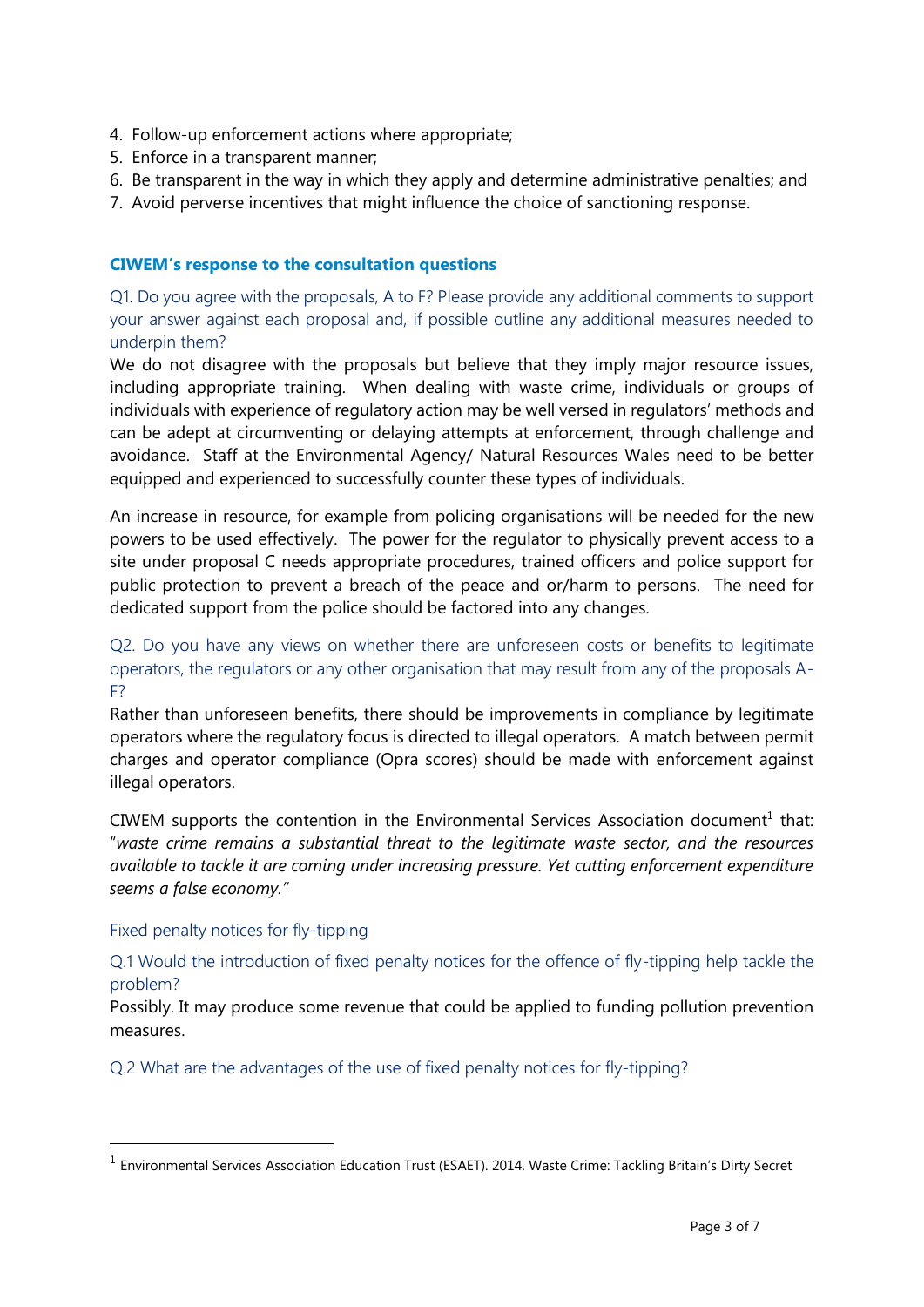Fixed penalty notices act as an immediate deterrent and regulators may gain some revenue. However detecting fly tipping is difficult as it often occurs in less obvious places or at times where detection is less likely.

#### Q.3 What are the disadvantages of the use of fixed penalty notices for fly-tipping?

Fixed penalty notices may have low levels of success without immediate detection prospects and may be viewed as having a lack of proportionality. Regulators' safety may be put at risk from challenging fly tippers, as fly tipping often occurs in remote areas.

# Q.4 If a proposal was made to introduce fixed penalty notices for fly-tipping, how much should the fixed penalty be set at to act as a sufficient deterrent?

Classifying relevant offences is important. It would not be appropriate to apply such penalties to householders for 'mistakes' in putting out bags for domestic collections. We agree with paragraph 12.13 of the *Government Review of Waste Policy in England 2011* which stated Defra would: "*Protect civil liberties by stopping councils from criminalising householders for trivial bin offences, while ensuring that stronger powers exist to tackle those responsible for fly-tipping and serious waste crime*". Confiscation of vehicles as well as a fixed penalty would be an additional effective deterrent.

#### Q.5 Do you have any views on the possible cost or benefits of issuing fixed penalty notices?

Fixed penalties are likely only to be successful with effective action that could include additional resources such as police support.

Actions to improve landowner awareness of potential liabilities for waste.

# Q.7 Do you have any proposals on the best way to educate and increase awareness amongst landowners of their potential liabilities?

As part of the permit application process, the environmental regulator should provide the landowner with an information note highlighting their responsibilities. To confirm they have received and understood these responsibilities and the liabilities they may face, they could sign a declaration prior to a permit being issued. The information could contain suggestions as to what measures they could put in place to protect themselves. Landowners for exempt sites should be similarly informed.

# Q.8 What more can be done through the lease arrangements with tenants to prevent or mitigate the potential liability of landowners?

Most leases require tenants to comply with statute. Provided this is enforced then the landowner should not be exposed to a liability.

Q.9 Would you like to see operators provide evidence to the regulators of their landowner's awareness and consent to the proposed waste activity as part of the permit application process? Yes. A similar approach should apply to exemption notifications. See also the answer to question 7.

# Q.10 Do you have any views on the ability of liquidators to disclaim environmental permits as 'onerous property' in England and Wales?

We support an amendment to ensure that liquidators cannot disclaim environmental permits as onerous property.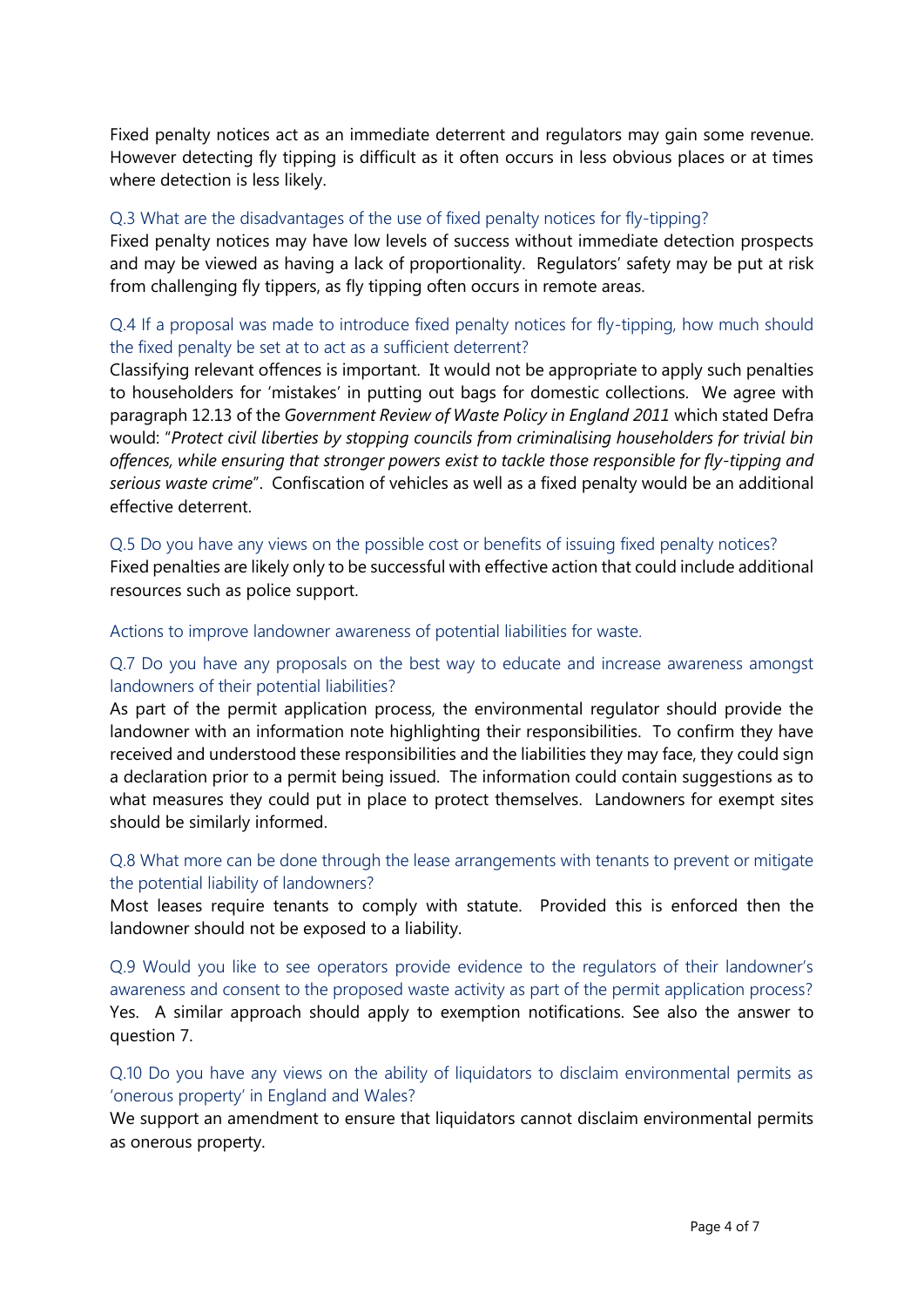# Operator competence

Q.11 What are your views on amending legislation to formally require operators of regulated waste management facilities to be competent in respect of: (a) technical competence (b) financial provision and (c) operator performance?

CIWEM welcomes the re-introduction of these requirements.

Q.12 If a proposal were put forward to enshrine the components of the test in legislation, should the legislation apply to just waste management activities or some or all other types of regulated facility?

All types of regulated facility.

Q.13 Would it be appropriate for operator competence to be re-assessed if a company changed its directors, company secretary or similar managers?

No, the important aspect is whether the site manager is competent. The company structure and size would determine whether a change to senior management would be likely to have an impact.

Q.14 If proposals to assess operator competence on a change to directors etc were put forward, would it be appropriate to apply that requirement to all companies? Yes.

Q.15 If an operator competence test were to be enshrined in legislation, in what way might that be done? Examples might include the inclusion of an operator competence requirement in permit conditions, the creation of a specific new offence for failure to maintain operator competence or the extension of existing suspension and revocation powers to breach of the operator competence test.

All of the above.

Q.16 What are the arguments for applying technical competence to all types of permitted waste management facility, through one of the two currently approved schemes?

This will provide simplicity and continuity as many operators should be familiar with the system already.

Q.17 What are the arguments against applying technical competence to all types of permitted waste management facility, through one of the two currently approved schemes?

Applying technical competence may create a barrier for small companies unless a simplified scheme is in place for small or low risk operations.

Q18 If this were proposed, would it pose a difficulty for any particular part of the waste industry? As in question 17, small companies may find this difficult.

Q.19 Please provide views on the ways in which the regulators are made certain of the name(s) of the technically competent manager(s) at permitted sites.

An annual electronic notification with waste data returns may be provided, or more frequently if a change occurs.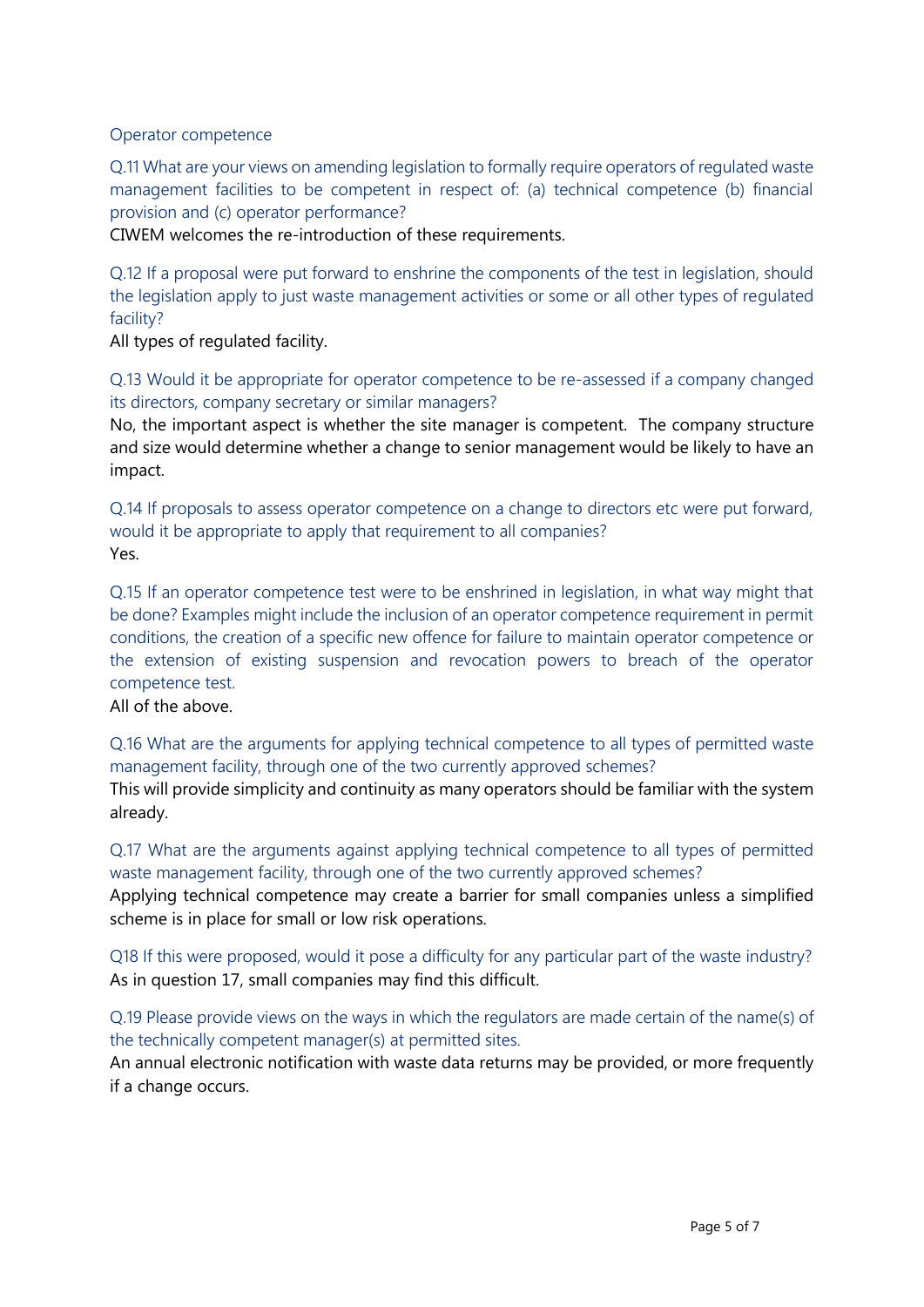# Q.20 Please provide views on how those providing technically competent management at a site should be held to account for the standards of performance.

If the site does not comply with permit conditions the manager's certificate of competence can be endorsed. Ultimately this could lead to revocation of the certificate after repeated failures.

# Q.21 Please provide views on the amount of time those responsible for managing the site should be present and what factors should determine that period.

This should be subject to regulatory best practice guidance and not enshrined in law. The regulators should have the resource to produce such best practice guidance.

# Q.22 Should financial provision for some or all permitted waste operations be reintroduced on a site-specific basis linked to the type of activity and the type of wastes received?

Financial provisions can be quite complex and tie up funding that could be applied directly to site management. It would be preferable for the regulator to be sufficiently well resourced to apply the existing powers effectively including the changes noted earlier. A need for further provisions may then be reviewed.

It may be possible to apply risk criteria to sites (for example priority of waste stream, risk of fires, overall sector compliance), to determine what measures need to be put in place. It is important to recognise that some exempt sites (mostly those that would technically become illegal) are just as likely to pose a significant risk. Application of financial provision in respect of these would send a clear message that sites should not be run with a view to becoming an illegal waste site. This in turn would penalise responsible operators, so this would need to be considered in the review of exemptions.

#### Abandoned or orphaned sites

Q.29 Does the Government need to make a scheme to cover the full costs of clearing and remediating abandoned or orphaned sites mandatory so that they do not rely on the public purse or would a voluntary approach work?

This could raise a number of questions over the fairness of determining who is liable and who would subscribe to the fund, whether this is the current owner or past owners as well.

#### Powers to recharge for pollution works

Q.34 Do you have evidence of pollution caused by the deposit of waste on land by waste operations or abandoned waste that might merit powers to remediate?

Q.35 What are your views on widening the scope of the regulators powers to recover the costs of investigations and remedial works undertaken to prevent or remedy pollution caused by the deposit of waste on land?

CIWEM believes this is a good idea but it would require regulators to recruit the expertise to manage these investigations whilst avoiding excessive additional (consultancy) costs. All investigations would need to be conducted objectively by a competent individual such as a Specialist in Land Condition (SiLC) or a Chartered Scientist (CSci).

#### Exemptions from environmental permitting

Q.36 Do you have any evidence of the extent of waste crime and poor performance from those operating under registered exemptions from environmental permitting?